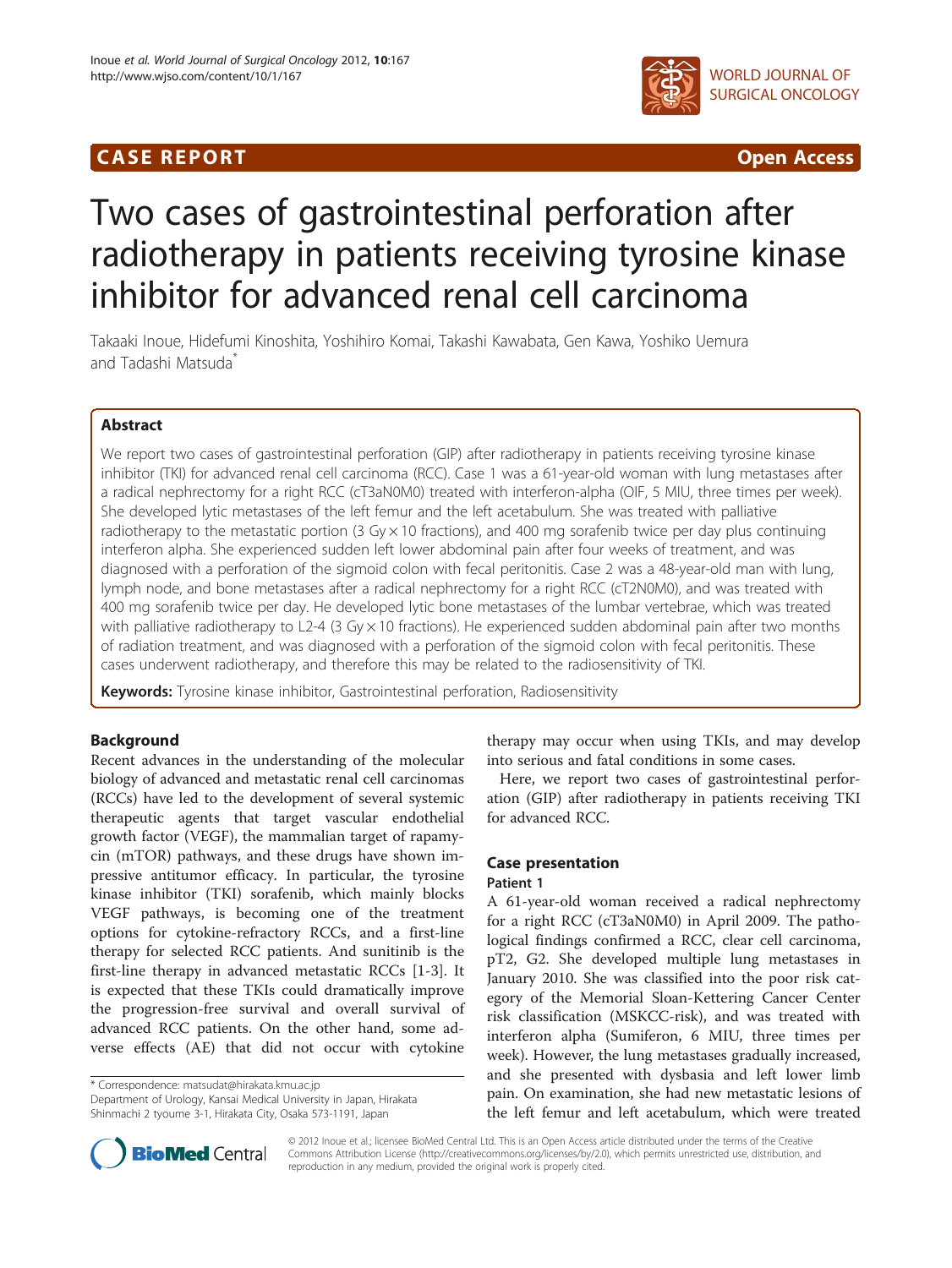with palliative radiotherapy (3 Gy x 10 fractions) (Figure 1). She was started on sorafenib, 400 mg twice per day, plus continuing interferon alpha seven days after beginning radiotherapy. After four weeks of treatment, she suffered from sudden left lower abdominal pain and abdominal guarding, and on that day, an examination revealed signs of peritonitis. She received an emergent laparotomy. A perforation of the sigmoid colon was observed during the operation, and a sigmoidectomy and colostomy were performed. Around the perforation in the sigmoid colon, two ulcers were observed, and the perforation was solitary. No tumors or diverticulitis were observed. A pathological exam revealed that there was a remarkable, full-thickness invasion of eosinophilic leukocytes around the ulcer, and also invasion by neutrophilic leukocytes. There was a necrotic exudate on the membrane serosa of the perforation, and narrow blood vessels with some thrombus formation and organization in the vascular lumen around the circumference of the perforation were observed (Figures 2 and 3). However, there were no specific findings except for this serositis and narrowed blood vessels. After the operation, she did not recover, and died on postoperative day 29 due to severe sepsis, and multiple organ dysfunction.

#### Patient 2

A 48-year-old man received a radical nephrectomy for a right RCC (cT2N0M0) in February 2005. The pathological findings confirmed a RCC, clear cell carcinoma, pT2, G1. He developed some new lung metastases in March 2006 (MSKCC-risk: intermediate). Although he was started on interferon alpha (Sumiferon, 6 MIU, three times per week), the lung metastases gradually increased. Furthermore, lesions appeared in the right iliac bone, thoracic vertebrae (Th3) and mediastinal lymph nodes. He was started on sorafenib 400 mg twice



per day in July 2008, and was treated with palliative radiotherapy to the right iliac bone and Th3 (3 Gy x 10 fractions). In August 2009, he developed three new brain metastatic lesions 15 mm in diameter, which were treated by cyberknife. However, we continued the sorafenib at his request. He then developed left lower paralysis and weakness in October 2009. Furthermore, an MRI of the lumbar spine showed lytic bone metastases in L2-4, which were treated with palliative radiotherapy (3 Gy x 10 fractions). Two months after radiotherapy, he presented with sudden abdominal pain, distention, and guarding. On that day, an examination revealed signs of peritonitis. He received an emergent laparotomy. A perforation of the sigmoid colon was observed during the operation. A sigmoidectomy and colostomy were performed. The perforation was solitary around the



Figure 1 Computed tomography revealed the irradiated area; the white area received 100%, and the dotted-area received 60% of the irradiation.



Figure 3 An Elastica van Gieson stain revealed that there were narrowed blood vessels with some thrombus formation and organization in the vascular lumen.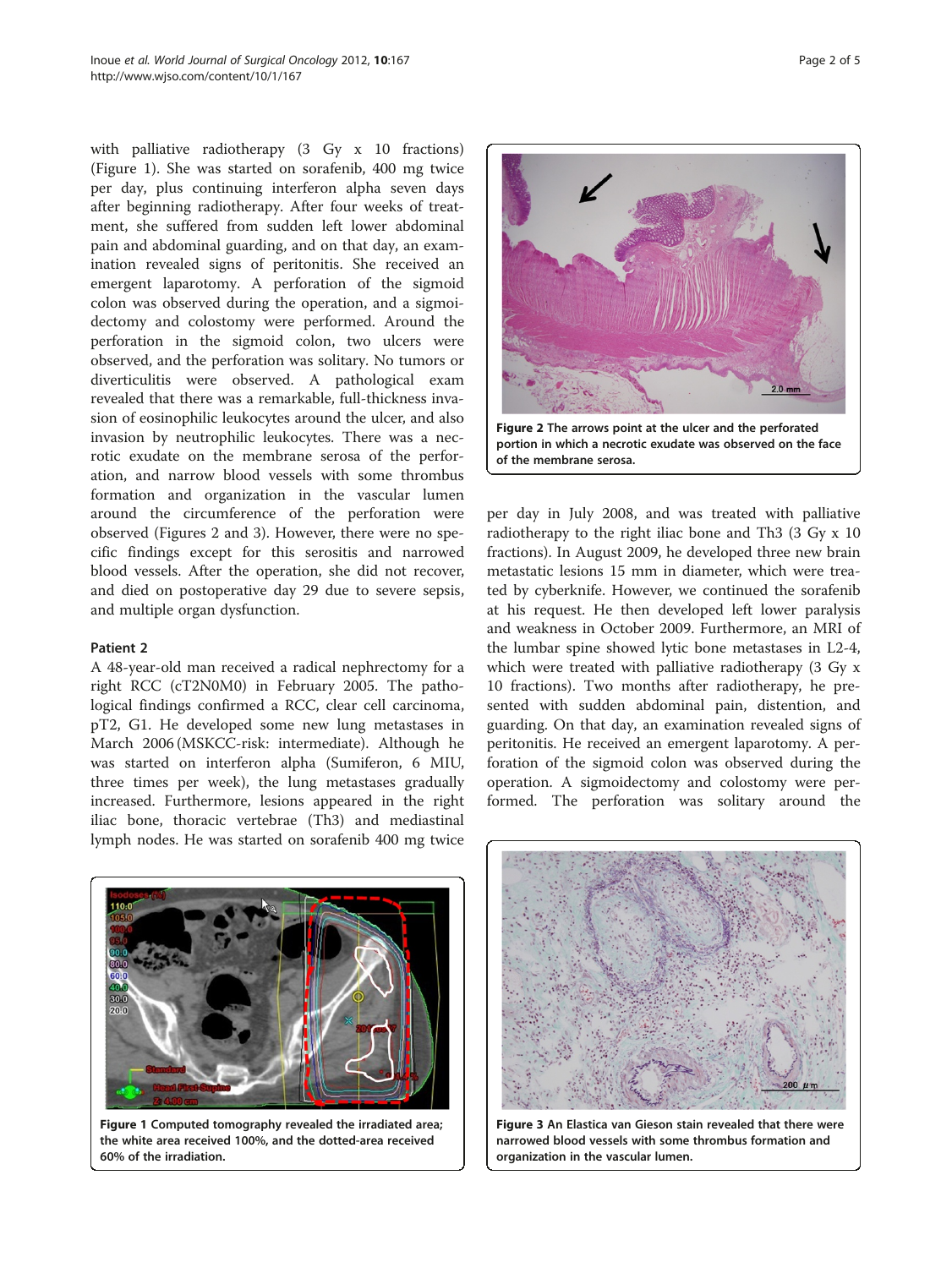| No. | Age            | Type<br>οf<br>tumor | Metastatic<br>site                        | <b>Previous</b><br>treatment   | Present<br>treatment | With palliative<br>adiation (Gy) | Month after<br>TKI (mo) | <b>Initial</b><br>symptom | Perforation<br>location                 | Treatment    | Pathological<br>findings in<br>perforation | <b>Follow</b><br>up      | Author         |
|-----|----------------|---------------------|-------------------------------------------|--------------------------------|----------------------|----------------------------------|-------------------------|---------------------------|-----------------------------------------|--------------|--------------------------------------------|--------------------------|----------------|
|     |                |                     |                                           |                                |                      |                                  |                         |                           |                                         |              |                                            |                          |                |
| 2.  | 60             | <b>RCC</b>          | Right<br>Pelvis<br>bone                   | Inferon                        | Sunitinib<br>(50)    | $(-)$                            | 0                       | Abdominal<br>pain         | Jejunum                                 | Surgery      | Cancer<br>metastases                       | Death<br>after 3-<br>mo  | Hoshino et al. |
| 3.  | <b>Unknown</b> | <b>RCC</b>          | Lung                                      | High dose<br>Interleukin-<br>2 | Sunitinib<br>(50)    | $(-)$                            | 13                      | Abdominal<br>pain         | Ascending                               | Surgery      | No malignancy                              | Unknown                  | Flaig et al.   |
| 4.  | Unknown        | <b>RCC</b>          | Lung                                      | High-dose<br>Interleukin-2     | Sunitinib<br>(37.5)  | $(-)$                            | 20                      | Abdominal<br>pain         | Ascending<br>colon                      | Conservative | Unknown                                    | Unknown                  | Flaig et al.   |
| 5.  | 61             | <b>RCC</b>          | Skin<br>Lung<br>spine                     | $(-)$                          | Sunitinib<br>(800)   | $L3-5(8)$                        | 2                       | Abdominal<br>pain         | Transverse<br>colon<br>Sigmoid<br>colon | Conservative | No malignancy                              | Death<br>after 1-<br>day | Peters         |
| 6.  | 48             | <b>RCC</b>          | Lung<br>Lymph<br>node<br>Multiple<br>bone | Interferon                     | Sorafenib<br>(800)   | Th3, L2-4 (30)                   | 14                      | Abdominal<br>pain         | Sigmoid colon                           | Surgery      | No malignancy                              | Death After3-<br>mo      | Our case       |
| 7.  | 61             | <b>RCC</b>          | Lung Left<br>femoral<br>bone              | Interferon                     | Sorafenib<br>(800)   | Left femoral (30)                |                         | Abdominal<br>pain         | Sigmoid colon                           | Surgery      | No malignancy                              | Death after<br>29 days   | Our case       |

# <span id="page-2-0"></span>Table 1 Summarized data of patients with GIP during TKI treatment for RCC

GIP, gastrointestinal perforation; RCC, renal cell carcinoma; TKI, tyrosine kinase inhibitor.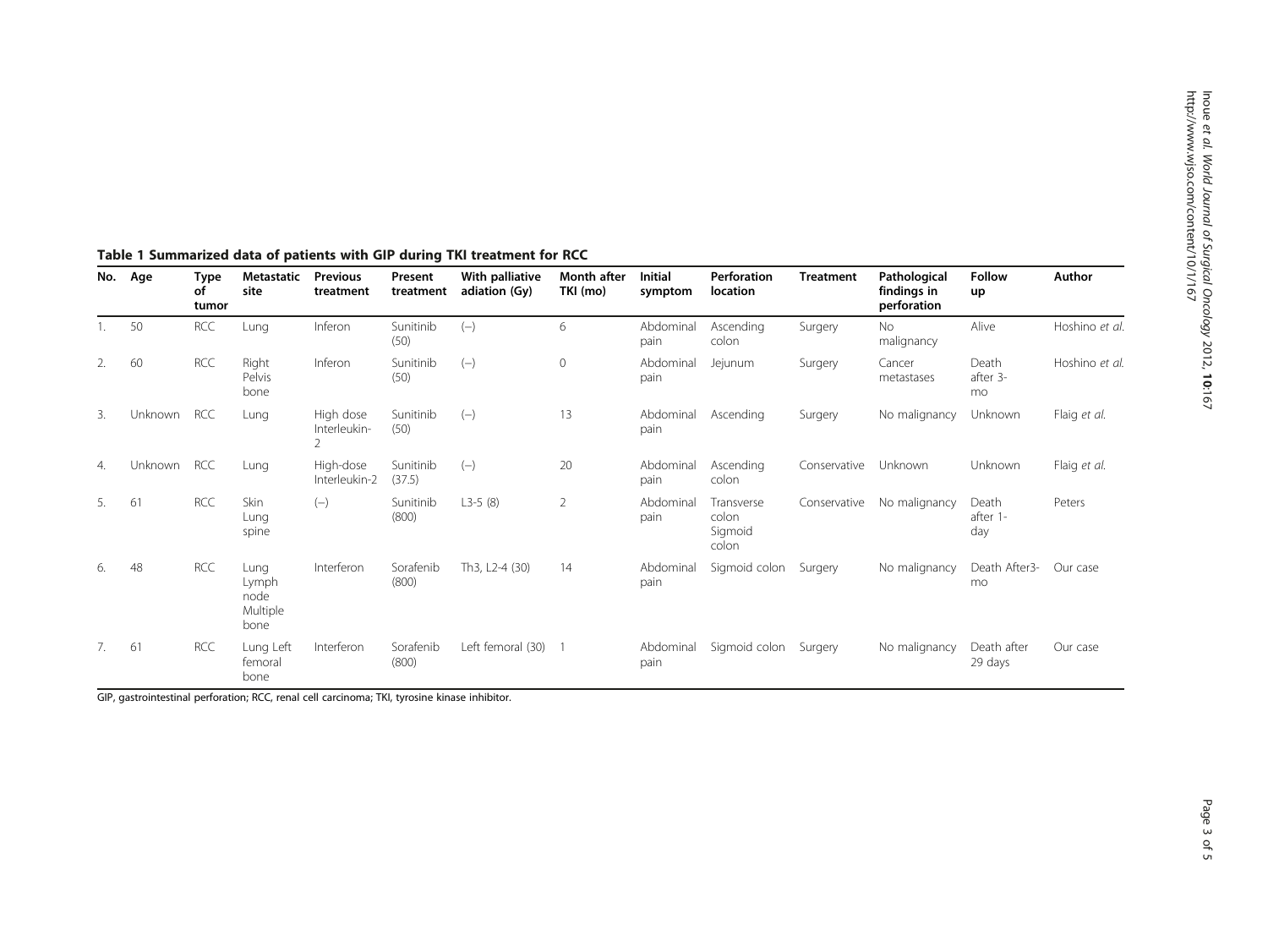perforation in the sigmoid colon. No tumors or diverticulitis were observed on the circumference of the colon. We regret that we did not submit a tissue sample of the perforation in the sigmoid colon for pathological exam. After the operation, he recovered and was discharged from hospital. Unfortunately, he died three months later due to cancer progression.

# **Discussion**

The gastrointestinal complications of patients receiving tyrosine kinase inhibitor consist of nausea, vomiting (40 to 53%) and diarrhea (43 to 53%), all of which are relatively common, as well as gastrointestinal bleeding (2.4%) and gastrointestinal perforation (0 to 0.2%), which are relatively rare. However, these complications do pose a material risk because in some cases, they may be quite serious or even fatal [\[1,2,4](#page-4-0)].

The incidence rate of GIP during TKI therapy is generally rare. In a pivotal study on sorafenib for the treatment of advanced RCCs, 451 patients with RCCs received sorafenib with no reports of GIP [[1\]](#page-4-0), but two (0.2%) instances of GIP occurred in 544 patients with advanced RCC, and in 257 patients with gastrointestinal stromal tumors receiving sunitinib [[2,4\]](#page-4-0). There was a 0.7% incidence of GIPs during treatment for unresectable/metastatic renal cell carcinomas according to the third interim analysis report of the postmarketing Surveillance Review of Sorafenib in Japan. However the details have not been reported [[5\]](#page-4-0). One (0.3%) case of GIP was reported in the randomized phase Pazopanib trial [\[6](#page-4-0)] and another (0.2%) GIP case was also reported in the phase III Bevacizumab trial [[7](#page-4-0)] for locally advanced or metastatic RCC. However, in the phase III Axitinib trial [[8\]](#page-4-0) for advanced RCC, GIP was not reported. In the phase II Axitinib trial [\[9](#page-4-0)] for metastatic melanoma, one (3.1%) case of GIP was reported. However, in the use of mTOR inhibitors such as Everolimus, and Temsirolimus for advanced RCC, GIPs were not reported. [\[10,11\]](#page-4-0). Recently, one (3.8%) case of GIP was reported in the phase 1 evaluation of telatinib, a VEGF receptor tyrosine kinase inhibitor, in combination with bevacizumab in subjects with advanced solid tumors [[12\]](#page-4-0). On the other hand, some recent case reports of GIP with sunitinib or sorafenib for RCCs have been published [\[13-15](#page-4-0)]; these studies are in Table [1](#page-2-0). Except for one patient that was diagnosed with a metastatic cancer at the perforation site, the remaining six patients did not have malignant findings, which may mean that colonic tumor involvement and cancer metastases are not the cause of the GIPs during TKI for RCC in many cases.

The radiotherapy itself does not generally have many adverse effects. Eifel et al. reported that the incidence of sigmoid perforation caused by high-dose radiotherapy for cervical cancer was 0.6% at 20 years, with most

perforations occurring less than 30 months (3 to 98 months) after treatment, but the fatality rate was 41% [[16\]](#page-4-0). The tolerance dose of radiation for the normal intestine is 50 to 60 Gy [\[17,18\]](#page-4-0). In the present study, our cases with GIP were irradiated as palliative therapy (3 Gy x 10 fractions) against bone metastases, and did not reach the tolerance dose. Patient 1 started sorafenib at seven days after beginning radiotherapy, and the bowel perforation occurred after five weeks of radiotherapy. Patient 2 received palliative radiotherapy to L2-4 at fifteen months after beginning sorafenib, and the bowel perforation occurred after two months of radiotherapy. Thus, the GIPs in our cases occurred one to two months after the cessation of radiotherapy. We suspect that our cases may be affected by the TKIs, because our GIPs occurred earlier after the cessation of radiotherapy, and in spite of the low dose of radiation, which does not reach the tolerance dose for the intestine. Recently, several preclinical studies showed that some anti-angiogenic compounds, including TKI, may have a radiosensitizing effect by inhibiting the VEGF pathway in normal and cancer cells [\[19,20](#page-4-0)]. Normal cells, including endothelial cells, would also increase their radiosensitivity according to the action of the anti-angiogenic therapy, and seem to be more susceptible to damage from radiotherapy, although the mechanism is unclear [\[21](#page-4-0)]. We hypothesized the cause of the GIPs in our cases might be related to the radiosensitive nature of TKIs. However, it is still unproven whether TKIs truly have potential radiosensitive activity.

The pathological findings around the perforation may be important. Peters et al. reported that there were some blood vessels with thrombus formation on the perforation spot [[14](#page-4-0)]. In our cases, there was also serositis of the perforation and narrowed blood vessels with some thrombus formation and organization in their vascular lumen around the circumference of the perforation. However, it is unclear whether these pathological findings are specific for GIP induced by TKI.

### Conclusion

Here, we experienced two cases of GIP after radiotherapy in patients receiving TKI for advanced RCCs. Although GIPs during TKI therapy for RCC are rare, a serious or fatal outcome may be expected. In particular, when radiotherapy is performed with TKI, the radiosensitizing effect of the anti-angiogenic therapy may increase the risk of GIP. To clarify the risk of GIP, the accumulation of more data on when radiotherapy is performed with TKI therapy is required.

#### Consent

Written informed consent was obtained from the next of kin of the patient for the publication of this case